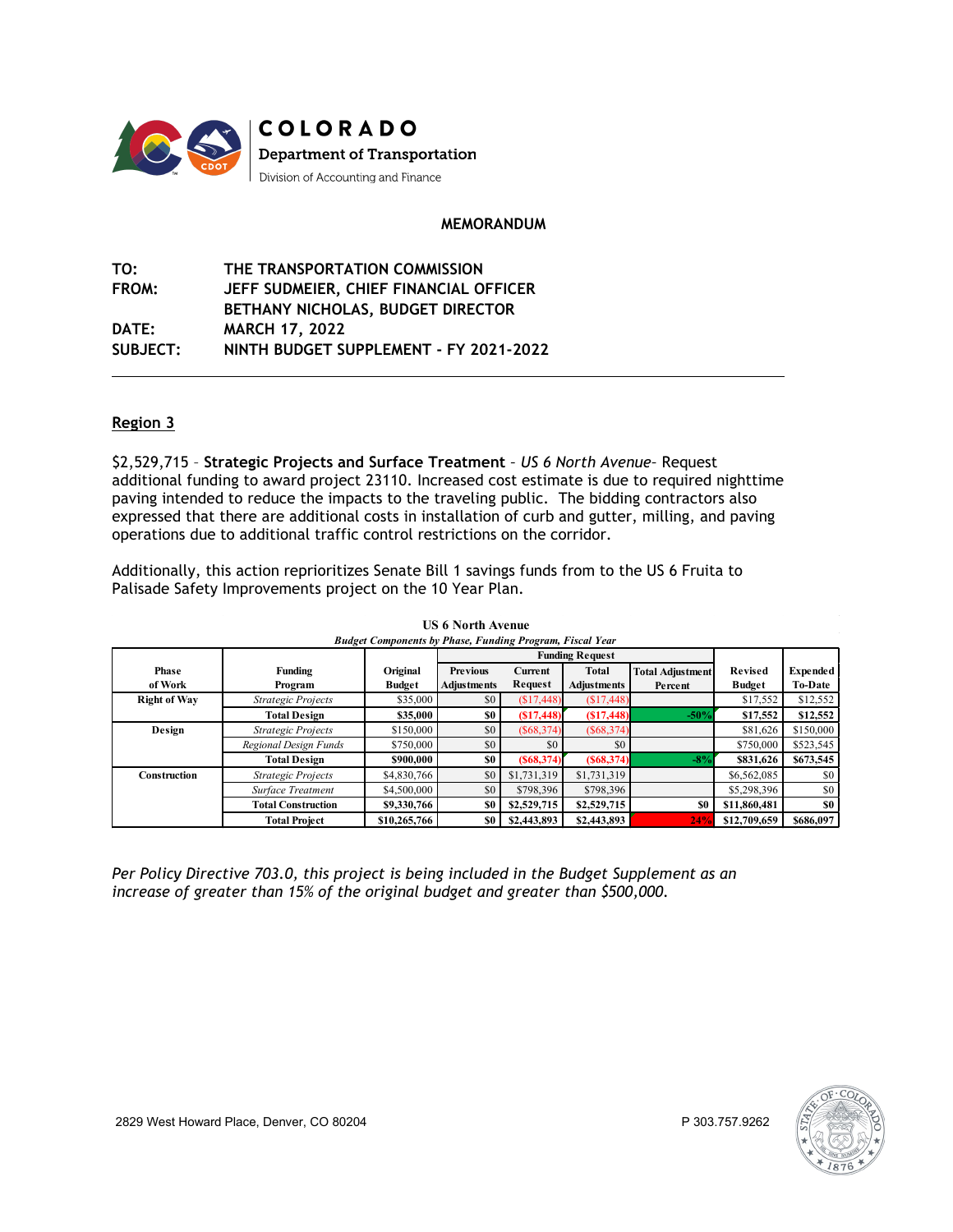#### **Transportation Commission Contingency Reserve Fund Reconciliation Ninth Supplement FY 2022 Budget**

| Transaction  |                                         |           |                | Reference  |  |
|--------------|-----------------------------------------|-----------|----------------|------------|--|
| Date         | <b>Transaction Description</b>          | Amount    | <b>Balance</b> | Document   |  |
| June- $21$   | Balance 12S21                           |           | \$48,025,918   |            |  |
| $July-21$    | Balance 1S22                            |           | \$48,043,920   |            |  |
| August-21    | Balance 2S22                            |           | \$31,971,890   |            |  |
| September-21 | Balance 3S22                            |           | \$31,971,890   |            |  |
| October-21   | Balance 4S22                            |           | \$31,971,890   |            |  |
| November-21  | Balance 5S22                            |           | \$31,973,906   |            |  |
| December-21  | Balance 6S22                            |           | \$31,900,607   |            |  |
| January-22   | Balance 7S22                            |           | \$31,879,892   |            |  |
| February-22  | Balance 8S22                            |           | \$36,681,542   |            |  |
|              | Match for 2013 Flood Project \$         | (165,600) |                | 1000298058 |  |
|              | Return savings from 2013 Flood Projects | \$264,066 |                | 1000299279 |  |
| March-22     | Pending Balance 9S22                    |           | \$36,780,008   |            |  |

### **Transportation Commission Contingency COVID Reserve Fund Reconciliation Ninth Supplement FY 2022 Budget**

| Transaction  |                                |        |                | Reference |  |
|--------------|--------------------------------|--------|----------------|-----------|--|
| Date         | <b>Transaction Description</b> | Amount | <b>Balance</b> | Document  |  |
| June- $21$   | Balance 12S21                  |        | \$1,000,000    |           |  |
| $July-21$    | Balance 1S22                   |        | \$1,000,000    |           |  |
| August-21    | Balance 2S22                   |        | \$1,000,000    |           |  |
| September-21 | Balance 3S22                   |        | \$1,000,000    |           |  |
| October-21   | Balance 4S22                   |        | \$1,000,000    |           |  |
| November-21  | Balance 5S22                   |        | \$1,000,000    |           |  |
| December-21  | Balance 6S22                   |        | \$1,000,000    |           |  |
| January-22   | Balance 7S22                   |        | \$1,000,000    |           |  |
| February-22  | Balance 8S22                   |        | \$1,000,000    |           |  |
| March-22     | Pending Balance 9S22           |        | \$1,000,000    |           |  |

#### **Transportation Commission Program Reserve Fund Reconciliation Ninth Supplement FY 2022 Budget**

| <b>Transaction</b> |                                |           |                | Reference  |
|--------------------|--------------------------------|-----------|----------------|------------|
| Date               | <b>Transaction Description</b> | Amount    | <b>Balance</b> | Document   |
| June- $21$         | Balance 12S21                  |           | \$17,558,266   |            |
| $July-21$          | Balance 1S22                   |           | \$17,199,014   |            |
| August-21          | Balance 2S22                   |           | \$16,199,014   |            |
| September-21       | Balance 3S22                   |           | \$16,199,014   |            |
| October-21         | Balance 4S22                   |           | \$46,692,784   |            |
| November-21        | Balance 5S22                   |           | \$46,692,784   |            |
| December-21        | Balance 6S22                   |           | \$45,992,784   |            |
| January-22         | Balance 7S22                   |           | \$45,992,784   |            |
| February-22        | Balance 8S22                   |           | \$44,992,784   |            |
|                    | Enterprise Loan \\$            | (149,050) |                | 1000299278 |
| March-22           | Pending Balance 9S22           |           | \$44,843,734   |            |

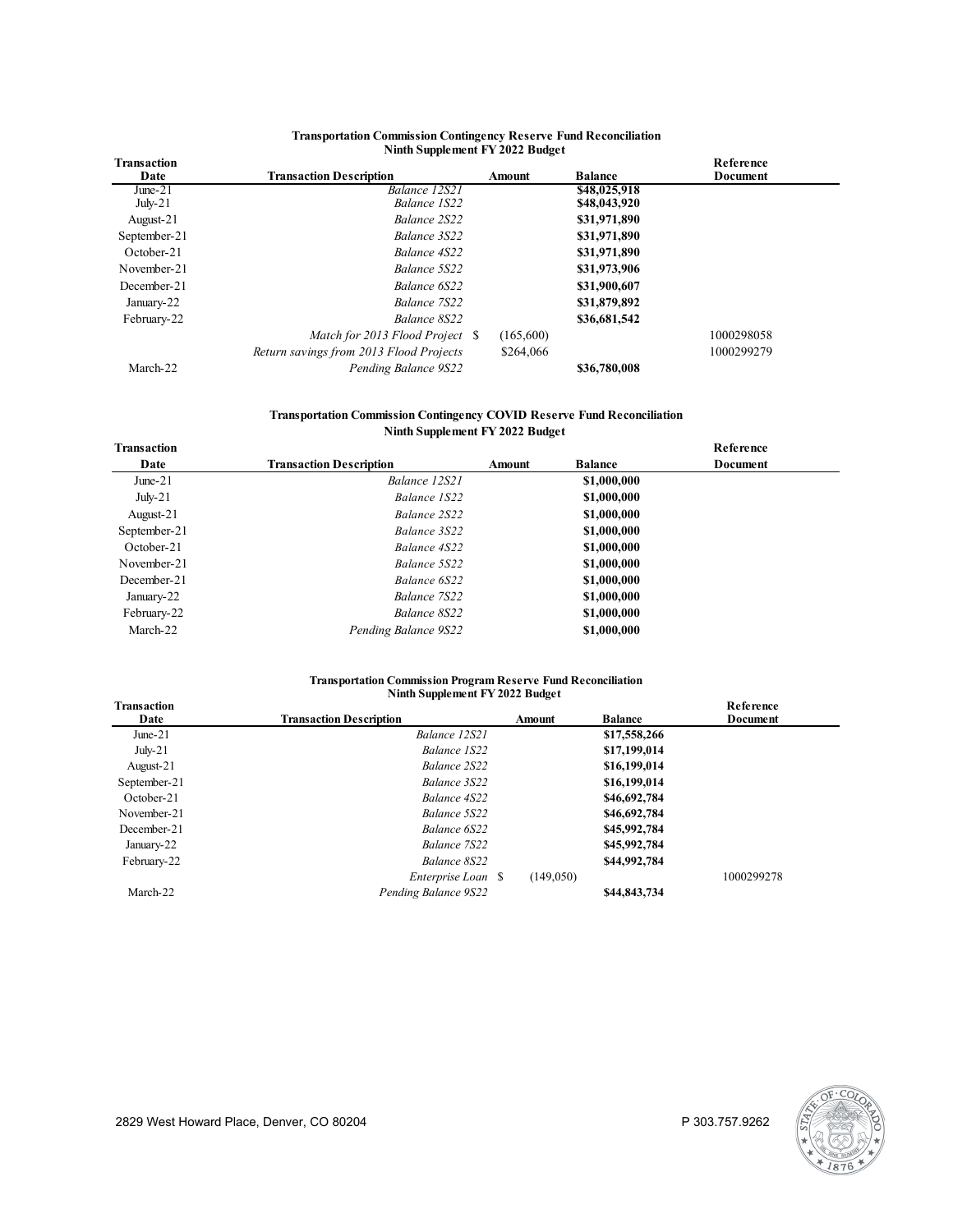### **Transportation Commission Maintenance Reserve Reconciliation Ninth Supplement FY 2022 Budget**

|                                |        |                | Reference       |  |
|--------------------------------|--------|----------------|-----------------|--|
| <b>Transaction Description</b> | Amount | <b>Balance</b> | <b>Document</b> |  |
| Balance 12S21                  |        | \$13,863,597   |                 |  |
| Balance 1S22                   |        | \$13,863,597   |                 |  |
| Balance 2S22                   |        | \$13,863,597   |                 |  |
| Balance 3S22                   |        | \$13,863,597   |                 |  |
| Balance 4S22                   |        | \$13,863,597   |                 |  |
| Balance 5S22                   |        | \$13,863,597   |                 |  |
| Balance 6S22                   |        | \$13,863,597   |                 |  |
| Balance 7S22                   |        | \$13,863,597   |                 |  |
| Balance 8S22                   |        | \$13,863,597   |                 |  |
| Pending Balance 9S22           |        | \$13,863,597   |                 |  |
|                                |        |                |                 |  |

# **Transportation Commission Contingency Reserve Fund Emergency and Permanent Repairs-Nonparticipating costs and state match**

|     |              |                  | September 11, 2013 Flood Related Monthly Activity                           |       |         |    |                     |
|-----|--------------|------------------|-----------------------------------------------------------------------------|-------|---------|----|---------------------|
|     | <b>State</b> |                  |                                                                             |       |         |    | <b>Total Budget</b> |
| Reg | Highway      | <b>Mileposts</b> | <b>Project Description</b>                                                  |       | County  |    | <b>TCCRF</b>        |
|     | 007A         | 33.000<br>19.000 | PR CO 7 Flood Repairs                                                       |       | Boulder | S  | 165,600             |
|     |              |                  |                                                                             | Total |         | S  | 165,600             |
|     |              |                  | <b>Spring 2015 Flood Related Monthly Activity</b>                           |       |         |    |                     |
|     | <b>State</b> |                  |                                                                             |       |         |    | <b>Total Budget</b> |
| Reg | Highway      | <b>Mileposts</b> | <b>Project Description</b>                                                  |       | County  |    | <b>TCCRF</b>        |
|     |              |                  |                                                                             |       |         | Ś  |                     |
|     |              |                  |                                                                             | Total |         | \$ |                     |
|     |              |                  | <b>Grand Total TCCRF Activity for Emergency Relief Since Last Reporting</b> |       |         |    | 165,600             |